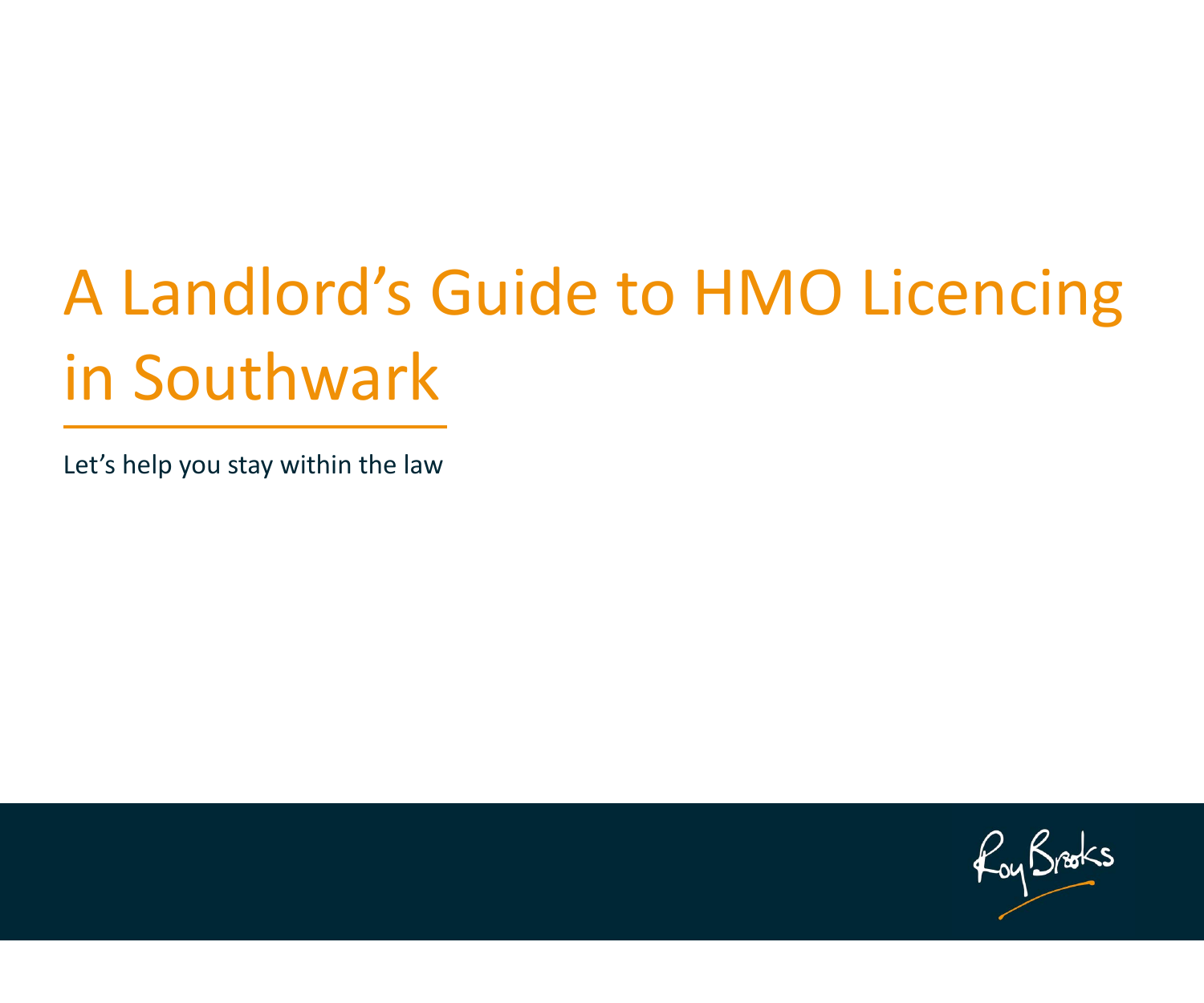#### **Contents**

- 1 | Do I need an HMO licence?
- 2 Different type of licences
- 3 Costs of licencing in Southwark
- 4 What happens if I don't get a licence?
- 5 How we can help (and a special **30% special discount**)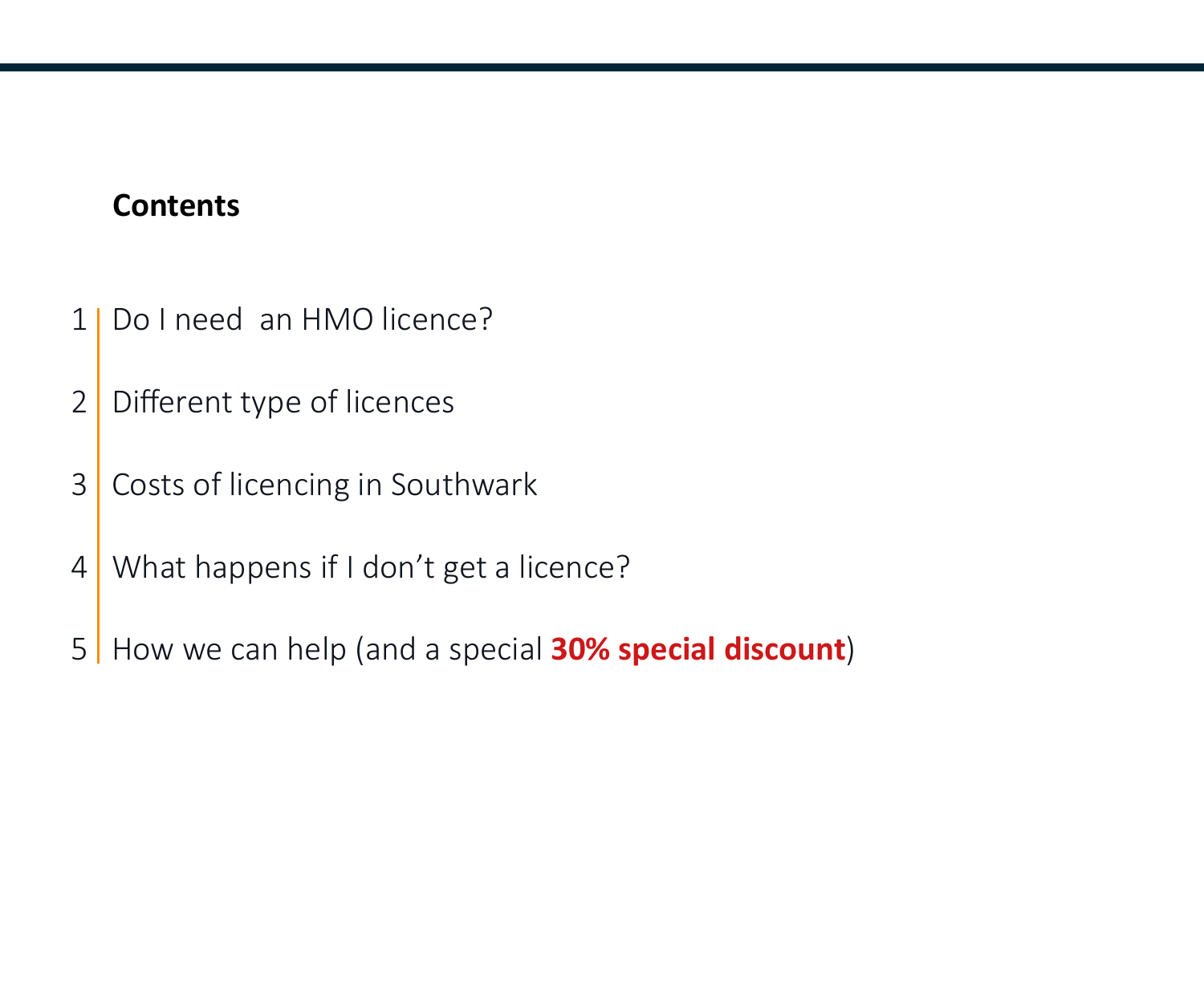If you have three or more unrelated tenants in one property, you'll need an House of Multiple Occupation (HMO) licence. If your tenants are related to each other, you won't need one.

Southwark Council have introduced a licence associated with mapped areas called a Selective Licence (more about this on the next page). These areas are generally near high streets in popular places and apply even if only one tenant is in place.

- Previously up to five unrelated tenants could co-habit without a landlord having an HMO licence
- Local councils decide what licences to implement
- The government has clear information on its [website](https://www.gov.uk/house-in-multiple-occupation-licence)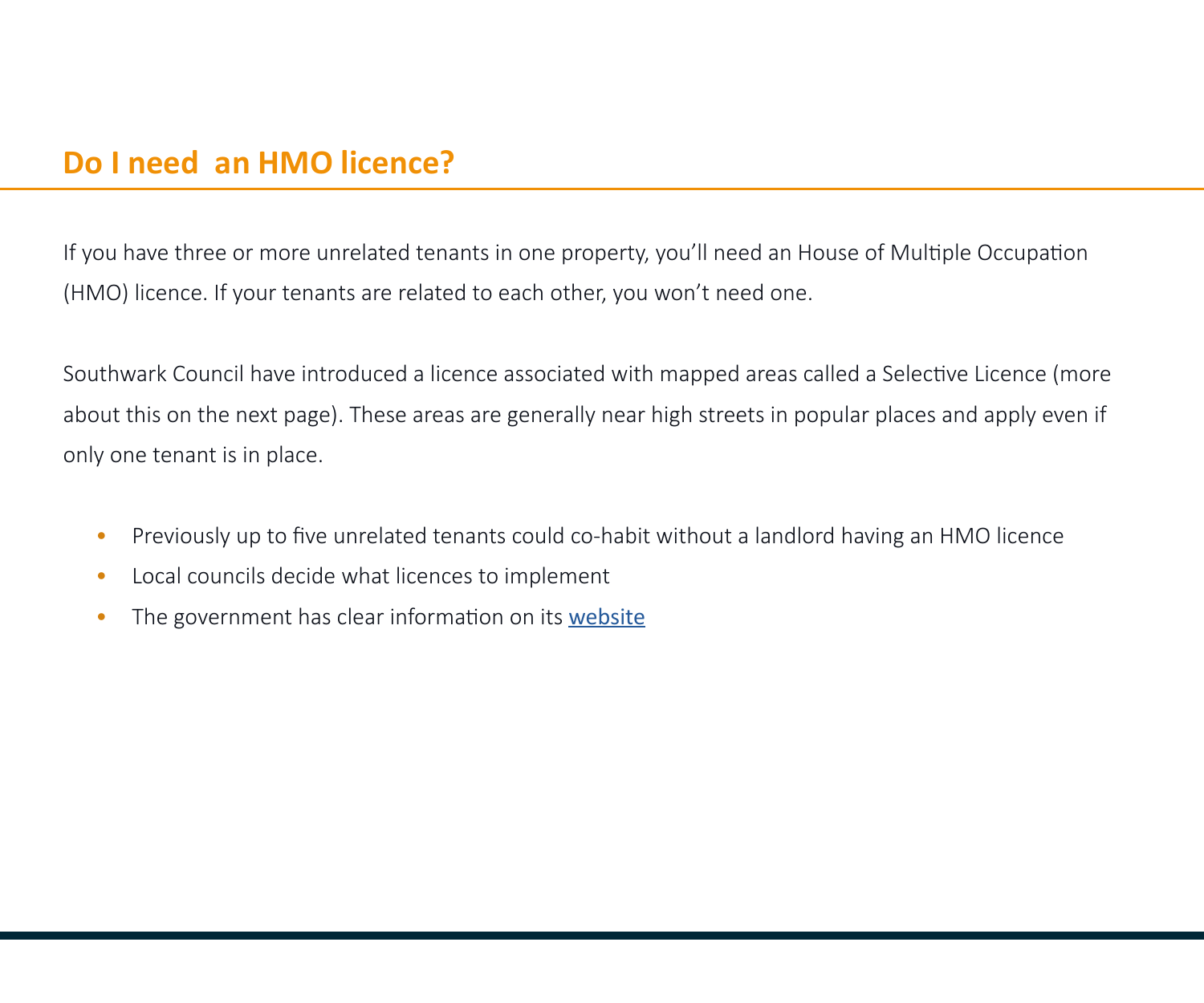#### **Different types of licences**

There are three types of licences. Some apply across the whole country while others are only upheld by certain councils. Here's a breakdown of the three different licences **you need to know about.**

- A **Mandatory Licence** applies to larger HMOs where five or more unrelated people live in a buidling of three or more storeys high. If the building is two storeys and has six people living in it, you don't need this licence. A Mandatory Licence applies to these types of properties across the UK.
- You'll need an **Additional Licence** if you have three or more unrelated tenants in a rental property in Southwark. This type of licence isn't UK wide. For example, it's been introduced by Southwark but not Lewisham.
- **• Selective licencing** is where the council map an area in the borough, usually one that's heavily populated and near shops and transport. You must get a Selective Licence if your property falls into one of these areas, regardless of how many tenants live there. Even just one. This licence does not apply across the country. Southwark Council have **mapped areas** online where selective licencing is necessary [here.](https://www.southwark.gov.uk/home-owners-services/private-home-owners-and-landlords/property-licensing?chapter=3)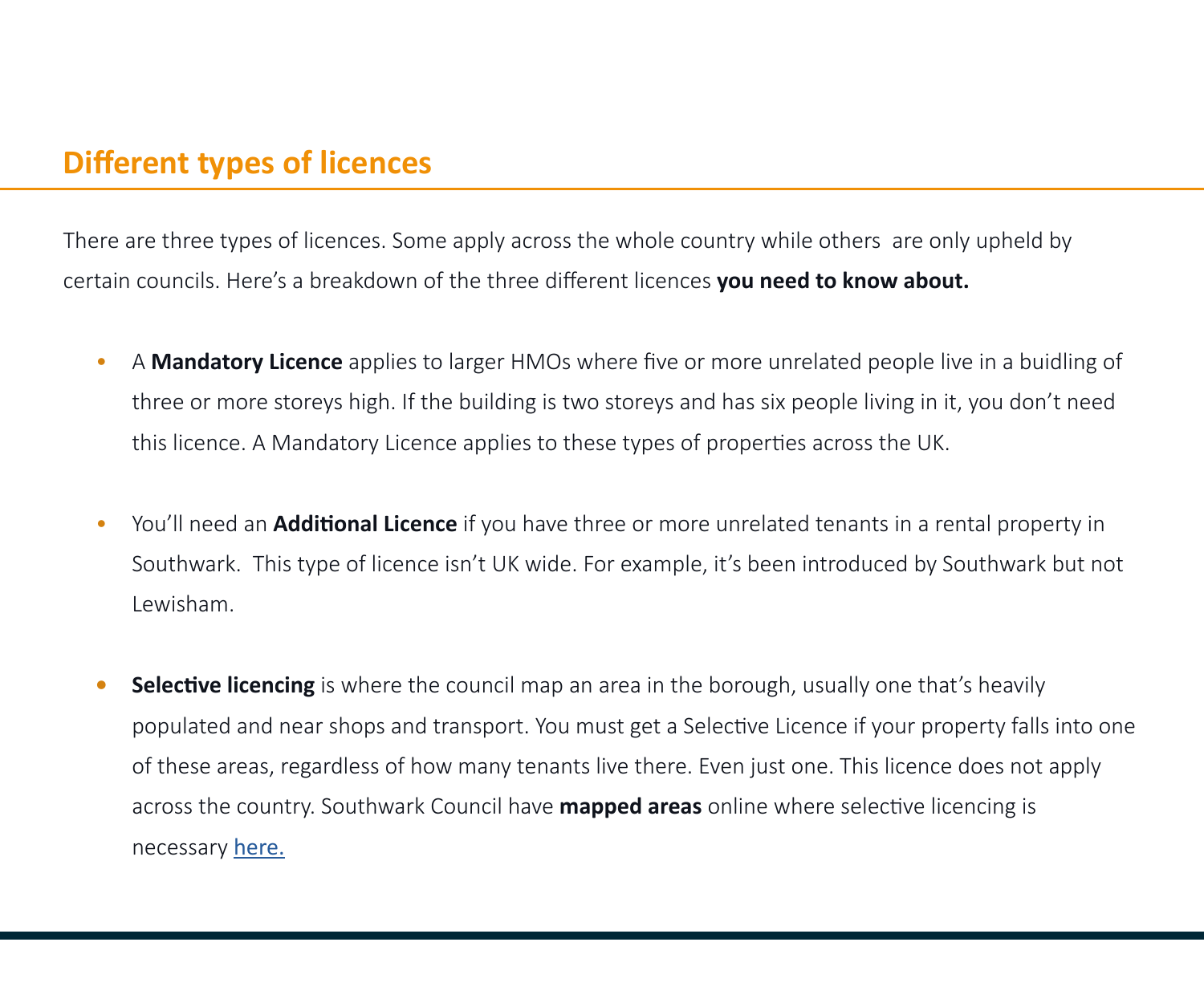# **You will never need two licences for one property.**

For example, if you have three or more students living in a selective zone, the Additional Licence you have will supercede the Selective Licence.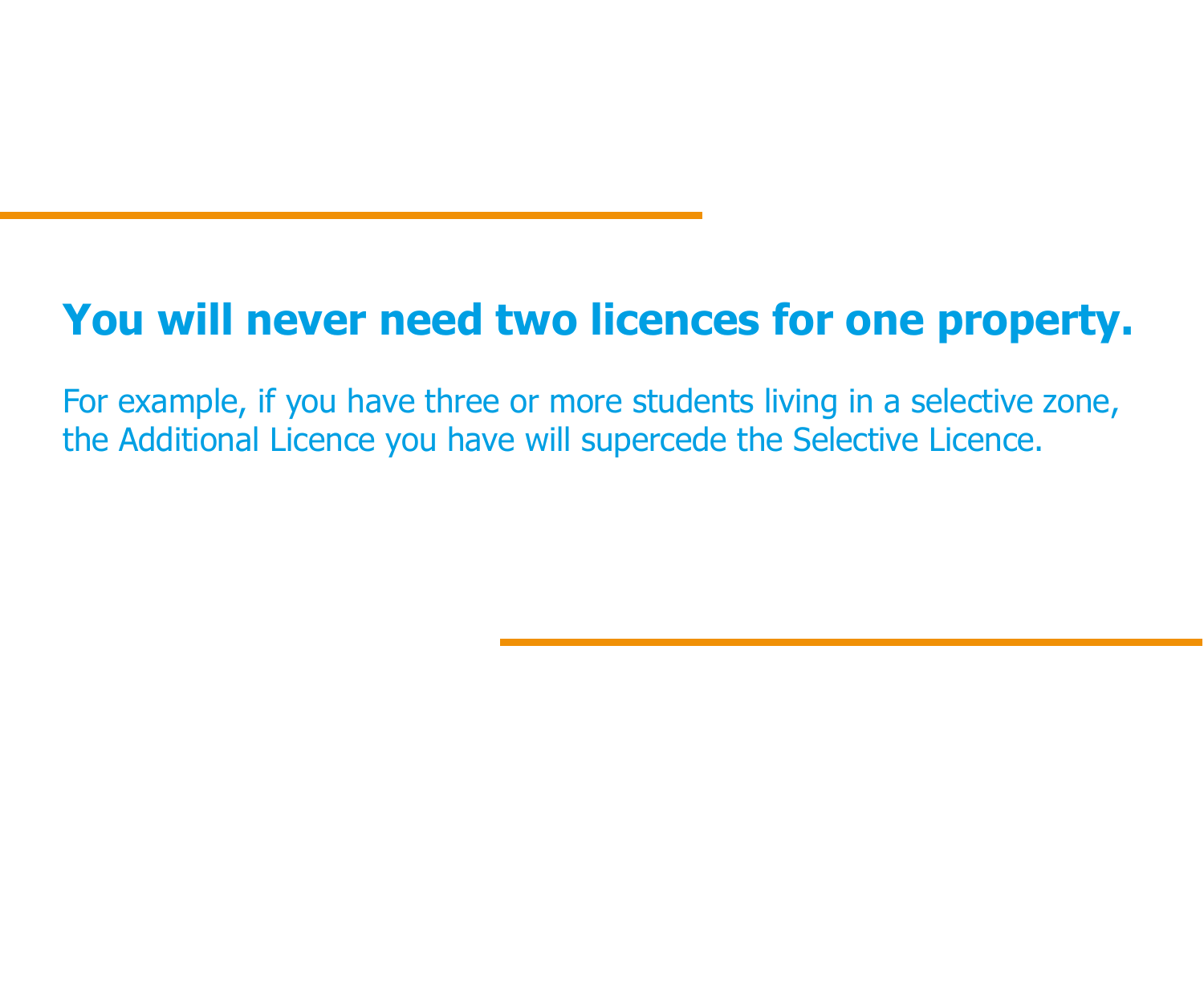### **Costs of licensing in Southwark**

#### **Mandatory and Additional licencing costs:**

- £255 per bedroom, up to 10 bedrooms
- £153 per bedroom in excess of 10 bedrooms.

Mandatory licences typically last for 5 years. Additional licences are typically valid up to 31 December 2020 (when the scheme ends).

#### **Selective licencing costs:**

- £255 per bedroom, up to 10 bedrooms
- £510 per flat or house (meaning all properties).

Selective licences are typically valid up to 31 December 2020 when the scheme ends.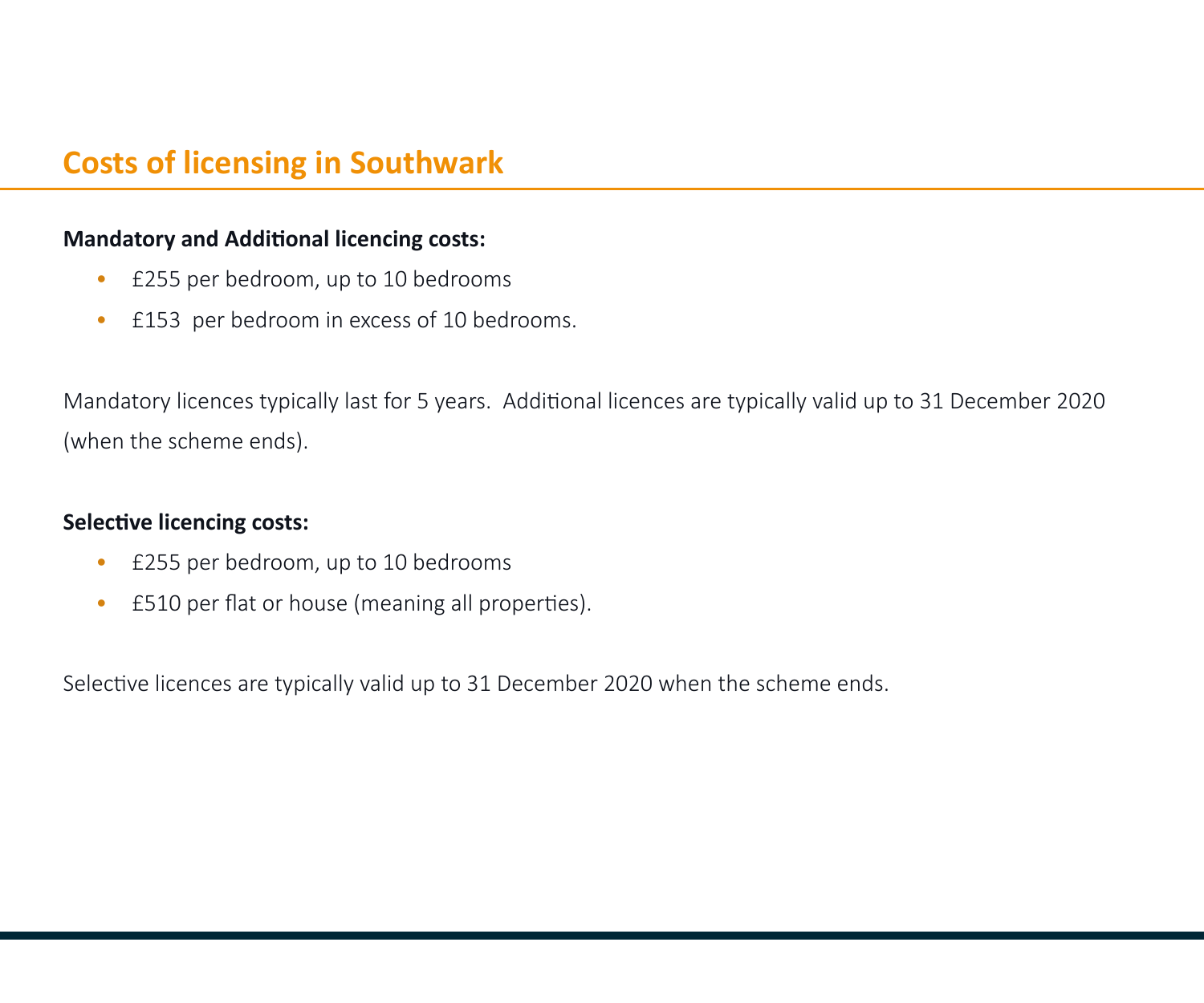## **What happens if I don't get a licence?**

You risk being prosecuted by the council, getting a criminal record, losing a **lot of money, the right to evict tenants** and could find **obtaining a future licence very hard.**

Here's what you could lose. You could:

- be fined an **unlimited amount**
- ordered to pay **court costs** and a **victim surcharge**
- issued with a civic penalty of up to **£30,000** without any warning
- have to repay up to **12 months rental income** via a Rent Repayment Order
- become unable to issue a Notice of Seeking Possession under the Section 21 Housing Act 1988 to evict tenants

Lastly, any landlord successfully prosectuted will likely fail a 'fit and proper person' assessment which will make it very difficult to get a future licence.